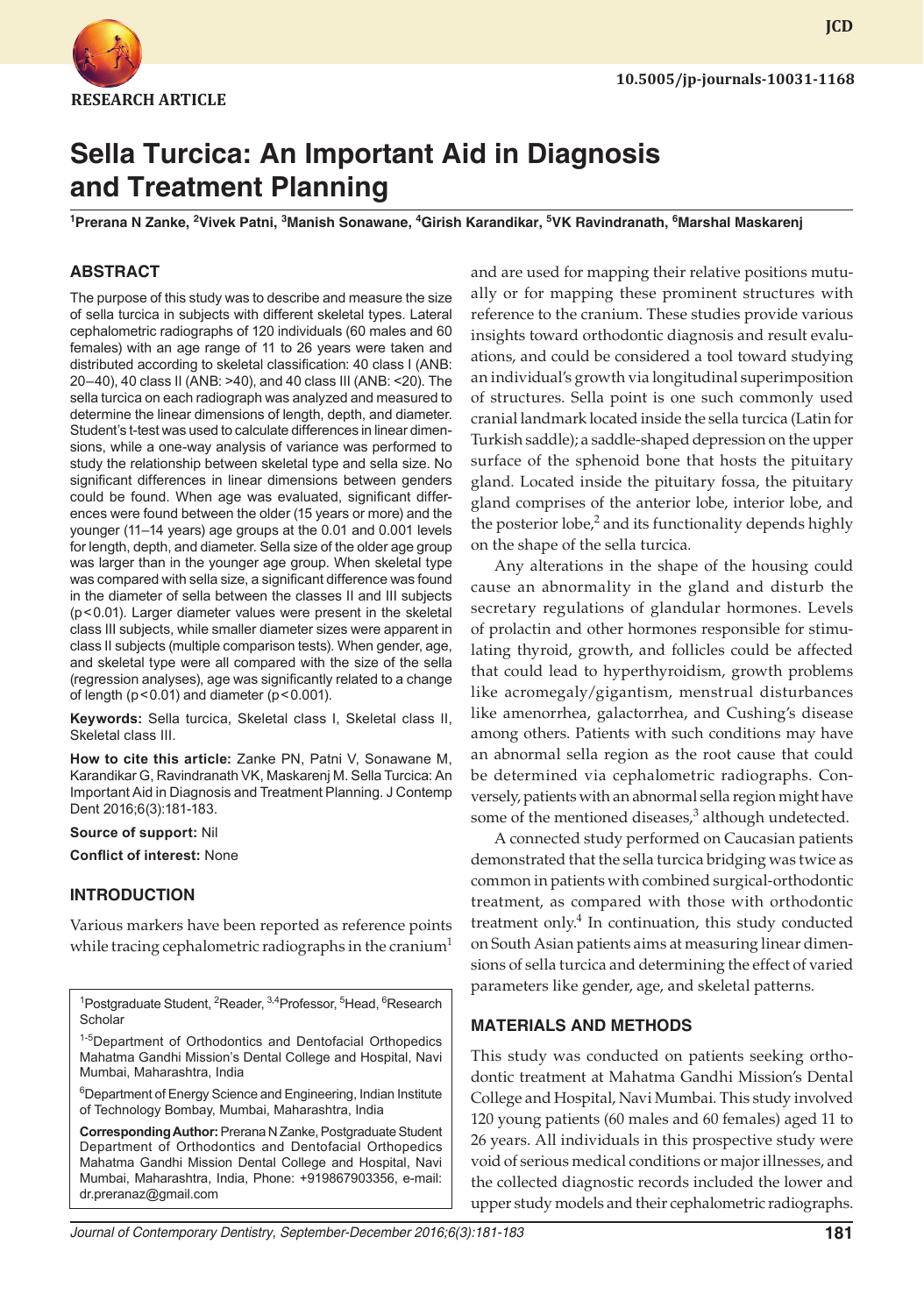**Table 1:** Distribution of classes and genders

|                 |           | Males     | Females   |           |       |  |
|-----------------|-----------|-----------|-----------|-----------|-------|--|
| <b>Skeletal</b> | $10 - 14$ | $15 - 26$ | $10 - 14$ | $15 - 26$ |       |  |
| class           | years     | years     | years     | years     | Total |  |
|                 | 10        | 10        | 10        | 10        | 40    |  |
| Ш               | 10        | 10        | 10        | 10        | 40    |  |
| Ш               | 10        | 10        | 10        | 10        | 40    |  |

All radiographs were obtained using standardized techniques with the same cephalostat by trained radiographic technicians, and only those with the clearest reproduction of the sella turcica area were selected.

The radiographs were segregated according to skeletal class and further subdivided by gender: 40 class I  $(ANB: 2^{\circ}-4^{\circ})$ , 40 class II  $(ANB: 54^{\circ})$ , and 40 class III  $(ANB: 54^{\circ})$ <2°) cases with an equal distribution of 20 males and 20 females patients comprised each set. The ANB angle (SNA and SNB) used for classifying the patients into skeletal types of class I, II and III is an angle that specifies the skeletal jaw discrepancy, irrespective of the faulty jaw. To overcome the ANB angle limitations and illustrate jaw severity/inconsistency, the Wits analysis was used in this study.

Alternate grouping of the radiographs was done according to age; two groups were formed for prepubertal (10–14 years) and postpubertal (15+ years) patients respectively (Table 1). The age-based grouping was done in accordance with a previous study that claims that the sella turcica morphology remains fairly consistent after 12 years of age;<sup>5</sup> and that the size of sella turcica in younger adult males and females remains almost the same in most conditions.

# **Cephalometric Tracing of Sella Turcica**

Each cephalometric radiograph was traced by the author for mapping sella turcica under optical illumination on thin acetate paper. This traced sella turcica configuration comprised of the tuberculum sella, dorsum sellae, sella turcica floor, and both the anterior and posterior clinoid processes. Superimposition of this tracing on graph paper with square mm marking was done to measure the sella area within an error bar of 0.1 mm, as described previously.6

# **Size of the Sella Turcica**

Linear dimensions of sella turcica were measured using methods described by Silverman<sup>6</sup> and Kisling.<sup>7</sup> This study used midsagittal plane as the location for all reference lines, the distance between the tuberculum sella and the tip of dorsum sella was referred to as length of sella turcica, while measurement of its perpendicular to the deepest point at the floor was referred to as depth of sella turcica. The third parameter: Anterioposterior



**Fig. 1:** Morphology and reference lines of normal sella turcica used for sella size measurement: BPF, base of pituitary fossa; DS, dorsum sella; TS, tuberculum sella; black line, length of sella; dashed line, diameter of sella; dotted line, depth of sella

diameter of sella turcica was measured using a line drawn between the tuberculum sella and the furthest point on the posterior inner wall of the fossa. Figure 1 describes these measurements.

#### **Statistical Analysis**

Data analysis was done by using Statistical Package for Social Sciences v.13.0 on a Windows machine. The mean difference in the linear dimensions of sella turcica between genders and age-groups was separately calculated using Student's t-test (significance level 0.01). A one-way analysis of variance (ANOVA) test (significance at 0.01 level) was performed to determine to relationship between skeletal type and sella turcica size.

# **RESULTS**

No significant difference in terms of length, depth, or diameter size of was found between male and female patients when comparing linear dimensions of sella turcica between genders (Table 2).

Conversely, significant differences were found between patients of younger and older age-groups at p < 0.01 and p < 0.001 for all three linear dimensions (Table 3) when compared between age-groups: The sella turcica in the older group was observed to be larger than

| <b>Table 2:</b> Sella turcica dimension for females and males |
|---------------------------------------------------------------|
| (in millimeters)                                              |

|               |                |    |         |       | Gender n Mean Std. dev. Std. error p-value |      |  |
|---------------|----------------|----|---------|-------|--------------------------------------------|------|--|
| Length        | Male           |    | 60 10.2 | 2.007 | 0.21                                       | 0.46 |  |
|               | Female 60 11.5 |    |         | 2.628 | 0.27                                       |      |  |
| Depth         | Male           |    | 60 9.1  | 1.444 | 0.15                                       | 0.78 |  |
|               | Female 60 9.1  |    |         | 1.207 | 0.12                                       |      |  |
| Diameter Male |                | 60 | 14.5    | 1.777 | 0.18                                       | 0.84 |  |
|               | Female         |    | 60 13.4 | 2.098 | 0.22                                       |      |  |
|               |                |    |         |       |                                            |      |  |